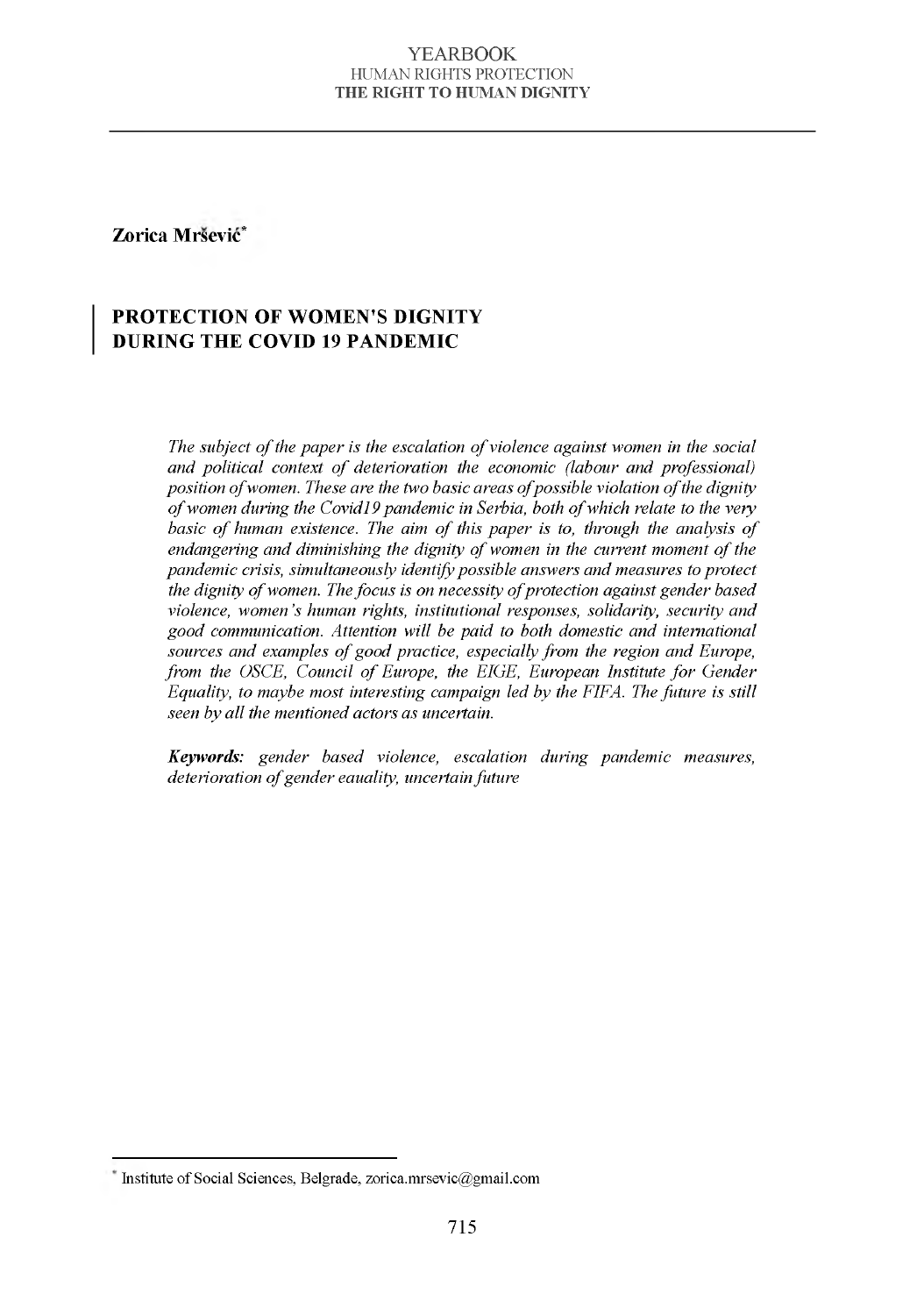### 1. Introducton

This pandemic increases all existing inequalities and seriously affects those who are already vulnerable and endangered. It is well known through history, that very crisis affects women like a big wave, which throws them miles back. (Radić, 2020). Everything that has been won in terms of gender equality, including protection against gender based violence, begins to disappear the moment the crisis brought women back home and brought them duplication of working hours and obligations. Moreover, people most of them women, who live and work on the margins of society are exposed to the highest risk of infection and difficulties and are additionally stigmatized. We are facing individually and together with an unprecedented health, humanitarian and socio-economic crisis. A large number of LGBT people who already live in fear for pesonal safety, significantly reduced movements, communications, educations and professional aspirations, while conducting a "double life", and fearing of future victimization, are now particularly vulnerable (Mršević, 2017: 201). Thus the World Victimology Society is also aware of growing patterns of victimization, including cases of abuse of power in the context of particularly marginalized communities and vulnerable groups and individuals (Peacock, 2020).

The increase in violence against women should be given the most attention, because women are more exposed to the risk of domestic and other forms of gender based violence. All regional and domestic women's organizations, which were consulted, were seriously concerned because social distance and limited movement raised an additional risk of domestic violence. The home is not always a safe place for women, who are particularly at risk during restraint measures, as domestic abusers cannot be avoided and it is difficult, or impossible, to call the police due to the proximity of the abuser (UN Women, 2020). In short, the current situation is especially dangerous for women and children, who share their home with a bully (European Feminist Working Group, 2020). They warned that availability of support services for victims of violence has been reduced. We believe that it is important to react on behalf of all women and girls with the experience of domestic-partner violence, whose home has become a home cage, during curfew, every day and during the holidays for a continuous many hours. Victims of gender-based domestic-partner violence - must stay at home because of the coronavirus at the same time they are forbidden, even in conditions of acute violence, to enter the public space, with the threat of drastic fines.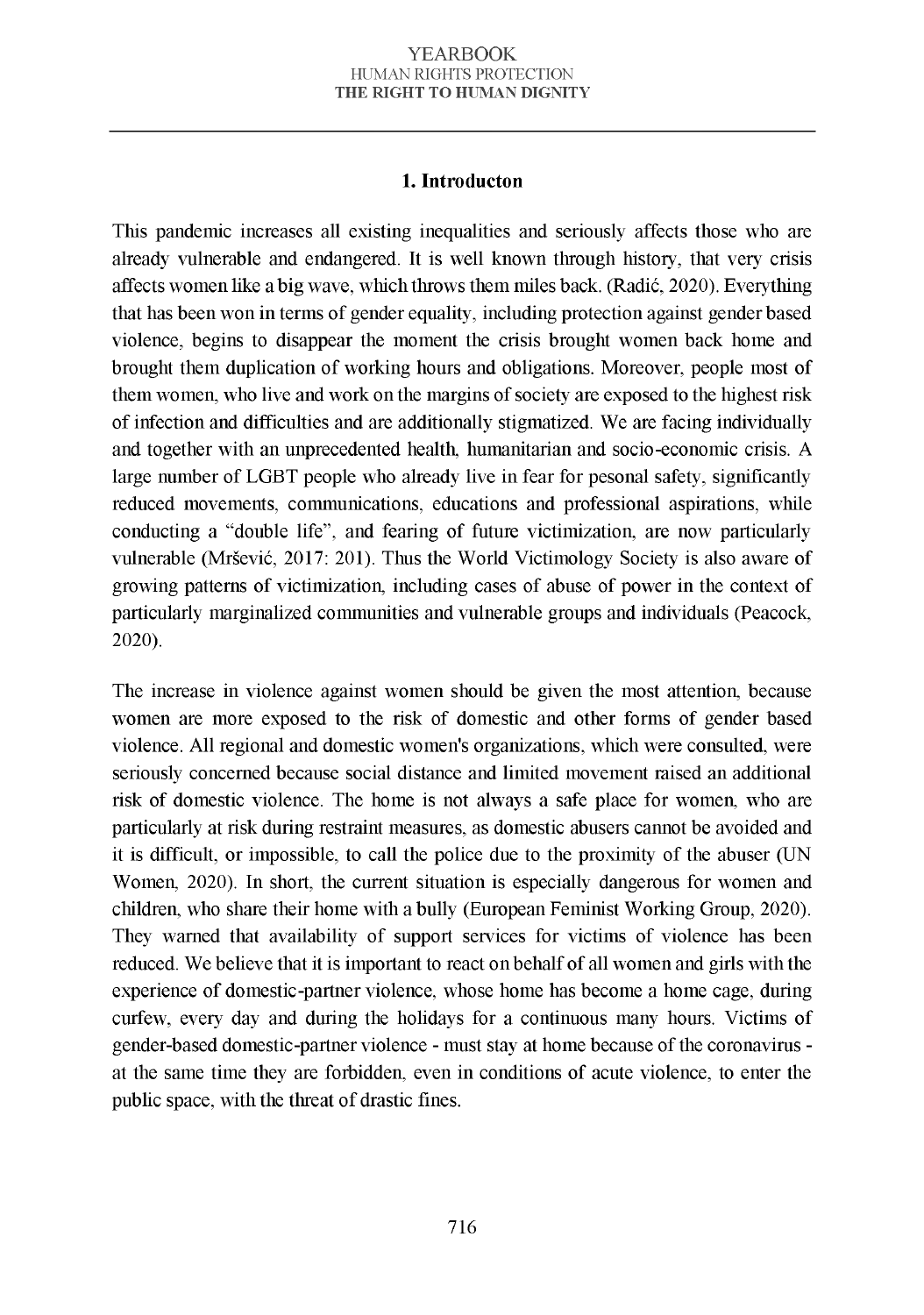# 2. Increase of gender based violence during pandemic

Since the lockout measures of pandemic began (in Serbia since 15, March), the police, women's shelters and NGOs have reported an increase in domestic violence, especially violence against women. People go out much less, many have lost their jobs, housing conditions are aggravated, multi-member, multi-generational families are cramped in a small flat, there is a general feeling of frustration, insecurity, increased anxiety, which all leads to conflicts in relationships between partners and other relationships, women, children, old parents are beaten.

The increase in violence against women should be given the most attention because women are more exposed to the risk of domestic violence. All regional and domestic women's organizations, which were consulted, were seriously concerned because social distance and limited movement raised an additional risk of domestic violence. Already at the very beginning of this great health crisis in the world, it has been shown that pandemics, that is, measures taken differently affect women and men. Domestic violence against women increases in times of crisis: women spend longer periods of time with violent partners at homes, so they are more exposed to violence. The home is not always a safe place for women, who are particularly at risk during restraint measures, as domestic abusers cannot be avoided and it is difficult, if not im possible, to call the police, the SOS phone, or anybody, to report the violence and ask for assistance, due to the proximity of the abuser (UN Women, 2020). In short, the current situation is especially dangerous for women and children, who share their home with a violent perpetrator (European Feminist Working Group, 2020).

When the crisis is over, it will be even harder for them to leave the bully, due to the financial insecurity that will follow. In this case, relatives and neighbors can play a big role, they can report violence if they suspect that women are exposed to violence, especially if the woman is not able to call for help (FemPlatz, 2020, 3-4). Stressful situations, such as those being experienced during the Covid-19 pandemic and economic instability, exacerbate the risk. Moreover, the current distancing measures in place in many countries make it harder for women and children to reach out to family, friends and health workers who could otherwise provide support and protection.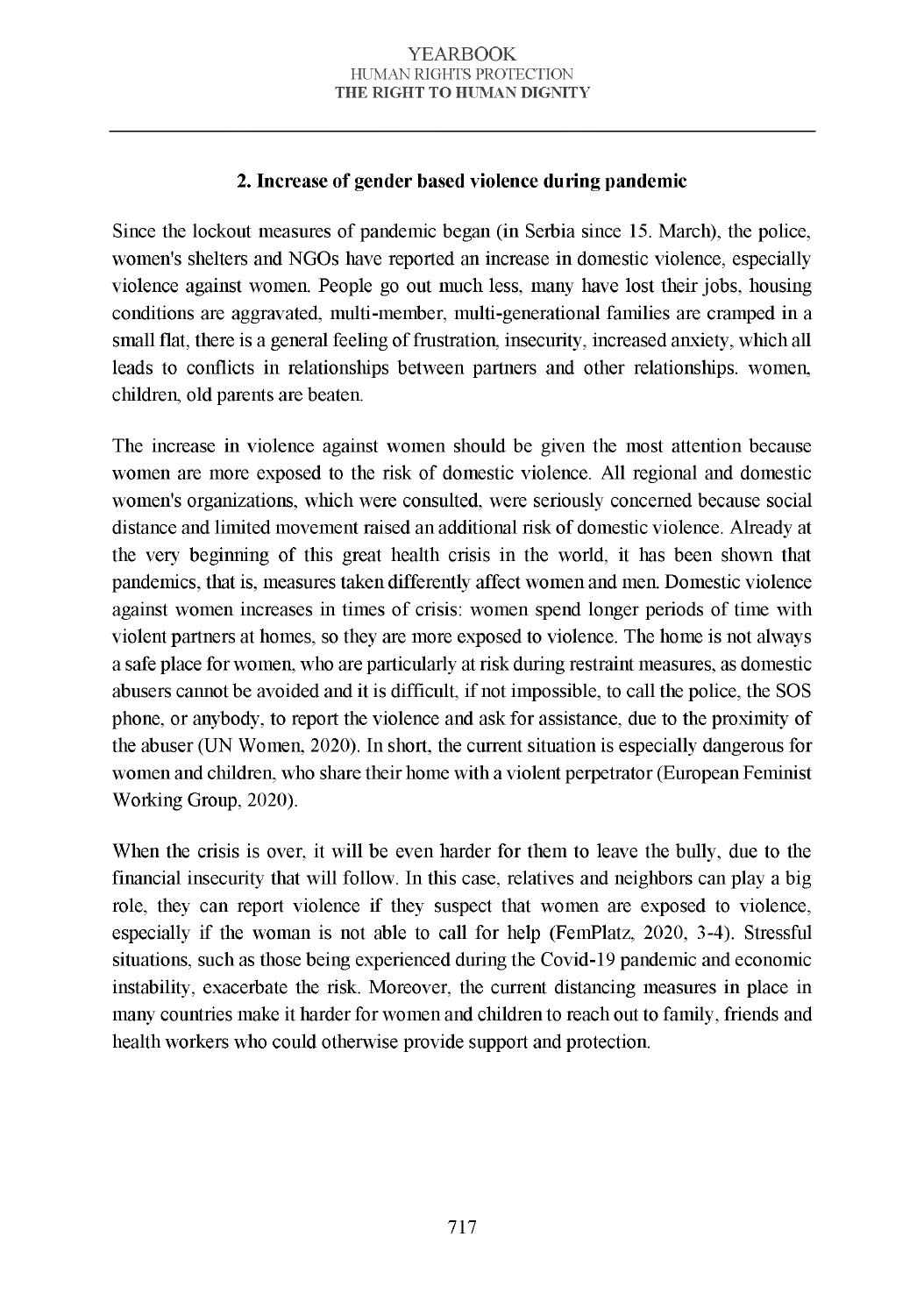## 3. International actors condemned gender based violence

International governmental organizations<sup>1</sup> as well as international non-governmental organizations<sup>2</sup> already at the very beginning of pandemics were among the first who warned to increased exposure of women to situations of gender-based violence. We mention public announcements and appeals issued by the OSCO, the UN WOMEN, the Council of Europe, the World Health Organization for Europe, the FIFA, the European Commission and World Health Organization, the EIGE, the World Society of Victimology. It is important to mention also, that all international organizations usually have somewhat slow flows of bureaucratic, hierarchically strictly defined decisionmaking procedures. As a result of slow procedures, any expressing a public stand, not to mention condemnations or warnings, usually takes a long time. But when it came to risks of gender-based violence during the pandemic, clear warnings came very quickly, already at the beginning of pandemic measures, really at the right time, and moreover, from the highest positions. It is important that these international actors came out publicly condemning gender-based violence, starting in April 2020, meaning at the very beginning of the global introduction of anti-pandemic measures. These organizations are often partners of national and local authorities in Serbia and certainly have an impact on their policies. It is also worth mentioning that Serbia accepted the obligation to harmonize national law with the EU law, meaning to Endeavour to ensure full alignment of the existing and future legislation and its true implementation and enforcement (Miščević, 2018: 335). In addition, these international organizations can also influence domestic non-governm ental organizations, media, expert groups, research entities and individuals through various forms of partnership, funding and cooperation.

Because of all this, we believe that it is important to look at this type of protection of the dignity of women from gender-based violence.

<sup>&</sup>lt;sup>1</sup> International governmental organizations are non-territorial subjects of international law in permanent institutional form of cooperation between member states in achieving common goals. The founding act of international governmental organizations is a multilateral treaty and by it the member states transfer part of their sovereign powers to the international organization. At the same time, the founding agreement has the characteristics of a constitutional act of the organization and it prescribes, among other things: the goals of establishment, competencies of the organization, organization and rights and obligations of bodies, conditions for acquiring and losing membership, method of financing ...

<sup>2</sup> International non-governmental organizations are an institutional form of international cooperation whose subjects are not states, and the founders are individuals, groups, associations or institutions from different countries in various fields of human activity, with the aim of achieving common interests.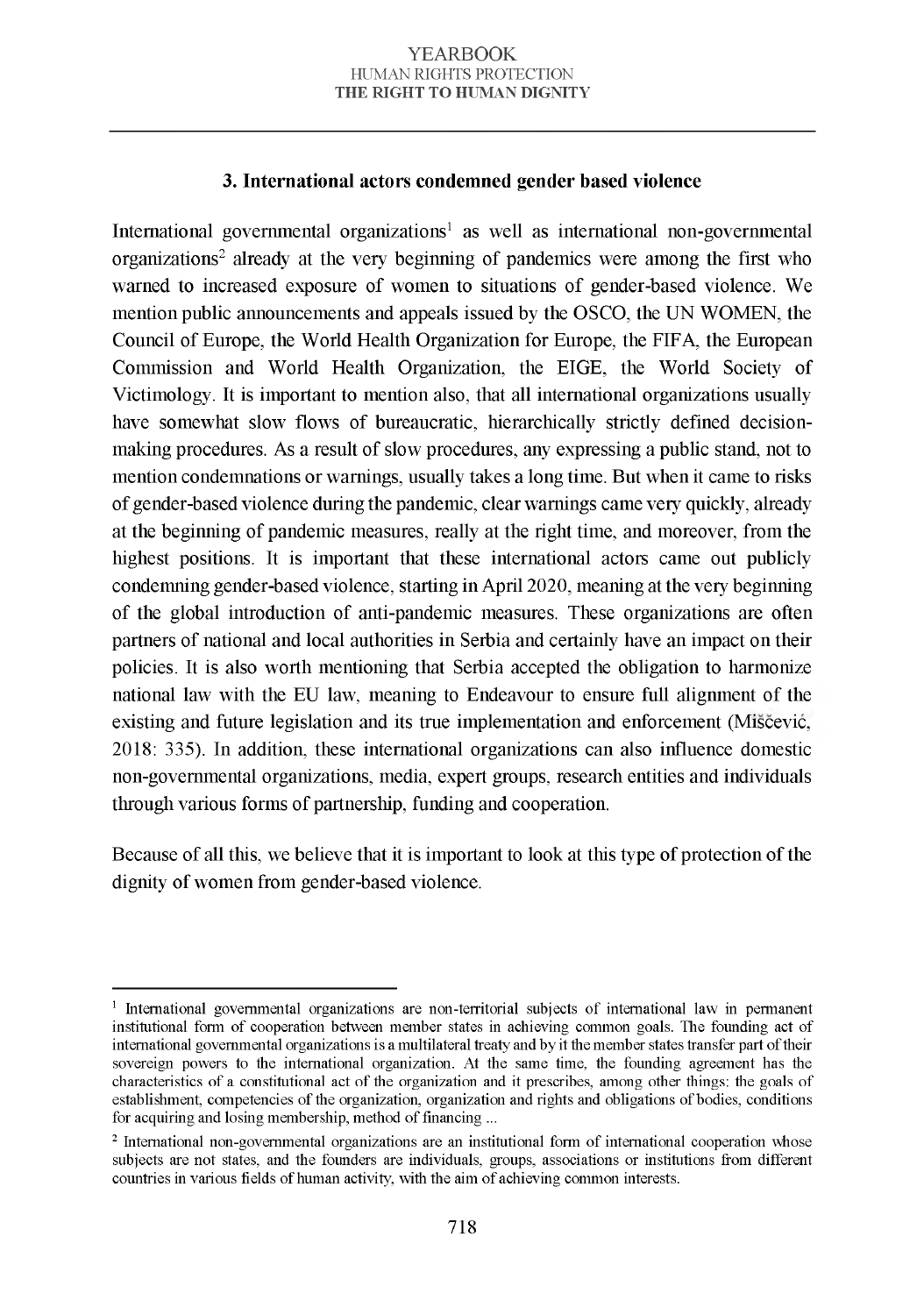# 2.1. The Organization of Security and Cooperation in Europe - OSCE

We emphasize the reaction of the Organization for Security and Cooperation in Europe, which has been the source of reactions to gender-based violence since the beginning of April 2020. The Organization for European Security and Cooperation was the first to respond concretely by press releases and especially by appeals to the governments of the member states (OSCE, 2020, April 2). Protection from domestic violence urgently needed for women and children under stay-at-home orders, a statement issued by the OSCE officials at the Vienna/ Copenhagen/ Warsaw meeting (OSCE, 2020, April 6). A warning was issued about the increase of gender-based violence, the competent government bodies were called upon to react, the media to inform about the possibilities of protection, as well as non-governmental organizations to stay available to provide assistance to those with experience of gender-based violence. "State of emergency might cause a rise in the number of domestic violence cases. We call upon all competent institutions to treat the calls related to domestic violence as their highest priority, and to take all measures to protect the victims. In these hard times, the media needs to intensify reporting about the risks of domestic violence, and highlight existing support services so that victims can learn where they can turn for help." "It is important for civil society organizations to remain available to potential victims, and for state institutions, including police and centers for social work, to work to reduce the risks of domestic violence by conducting information campaigns and keeping services open during the crisis." "Women and children, but also other family members, are subjected to mental, physical and sexual violence. In situations of stress and home isolation, this can further escalate. The Government has increased the availability of services for victims around the country". said Head of the OSCE Mission to Skopje, Clemens Koja.

Persistent gender inequality might worsen due to the impact of the pandemic caused by the corona virus if not properly addressed from the beginning. The participants emphasized the importance of collaboration between rule of law authorities and protection service providers as well as the need to secure increased funding and support for local organizations providing support to victims of gender-based violence. Noting a troubling rise in domestic violence in relation to the Covid-19 pandemic lockdowns and self-isolation guidelines in many countries, OSCE leaders called today for measures to be taken by governments to protect women and children. Home is not always a safe haven, women and children cannot live free of violence in times of families finding themselves in self-isolation. "Some governments are already taking measures to counter domestic violence during the lockdown, which we hope can serve as best practices for others (OSCE Secretariat 2020, April 8)." World Society of Victimology issued the statement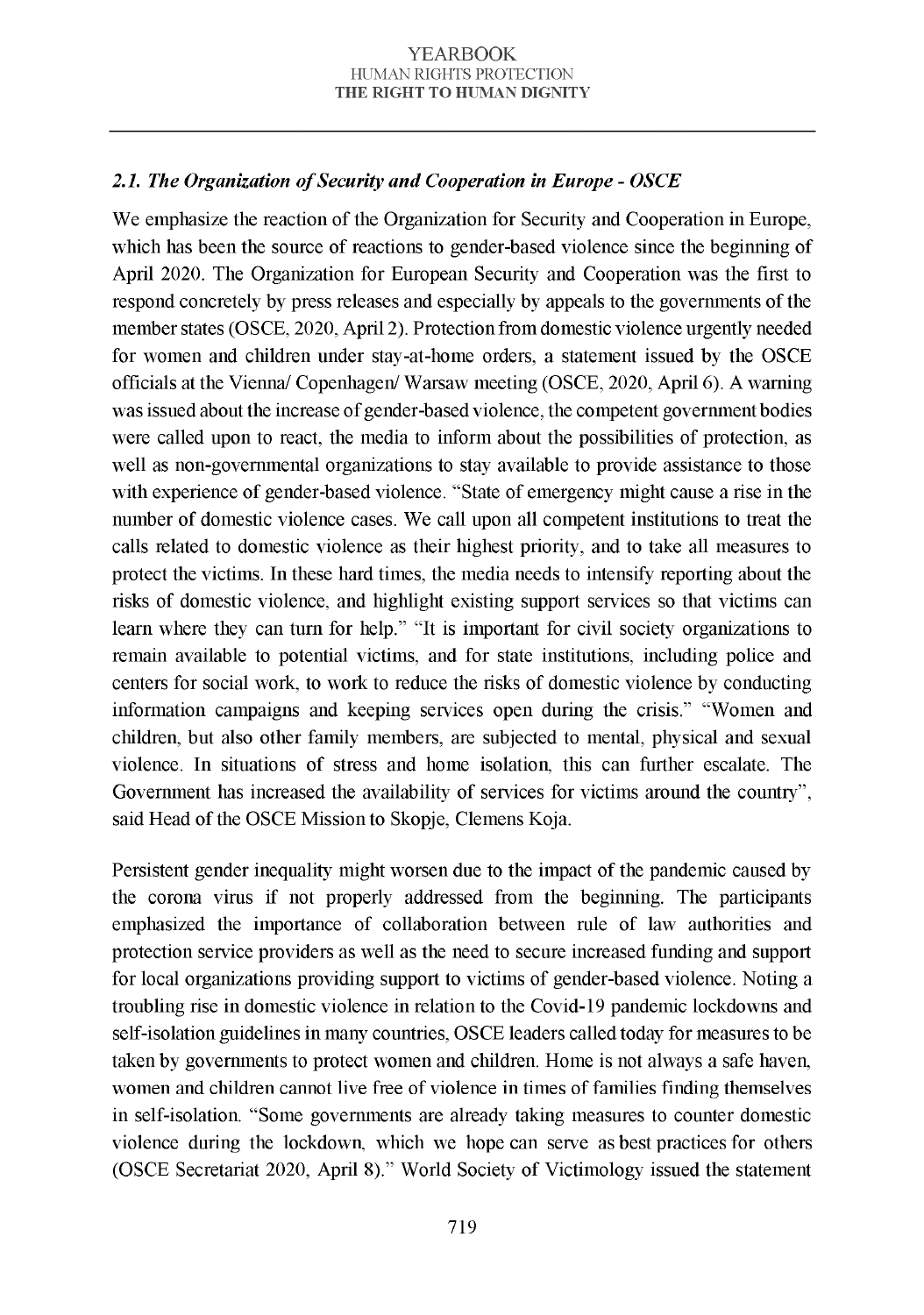of Victimological impact and consequences of Covid-19 (WSV, 2020, March 30.) warning that we are confronted individually and collectively with an unprecedented health, humanitarian and socio-economic crisis. The WSV is aware of rising patterns of victimization including instances of abuse of power within the context of especially marginalized communities and vulnerable groups and individuals. Since the restrictions on mobility were imposed all over Europe, intimate, sexual and reproductive violence has been increasing, affecting women and children in their homes as well as  $LGBTIOA+$ persons living in homophobic households.

# 2.2. Council of Europe

Council of Europe (FoNet 2020, April 20), The Committee of the Council of Europe adopted the Declaration on the implementation of the Istanbul Convention during the corona virus pandemic. The importance of respecting all its standards and recommendations in activities during the corona virus pandemic was emphasized. It has been observed that violence against women and domestic violence tend to increase in times of crisis and that new data show an alarming increase in the number of reported cases of certain types of such violence. The introduction of isolation measures has increased, as statistics from a large number of countries show, the number of cases of domestic violence. Victims now have even fewer ways to turn to someone for help. The approach of those states that seek innovative ways to adapt their institutional responses to violence is welcomed. The approach to such violence is victim -centered and based on human rights.

# 2.3. World Health Organization for Europe

World Health Organization for Europe (WHO Europe Statement on Interpersonal violence during Covid-19) Copenhagen, Denmark. Statement to the press by dr Hans Henri P. Kluge, WHO Regional Director for Europe (Kluge 2020, May 7). Violence remains preventable, not inevitable! Member States are reporting up to a 60% increase in emergency calls by women subjected to violence by their intimate partners in April this year, com pared to last. Online enquiries to violence prevention support hotlines have increased up to 5 times.

The WHO Europe president sent  $3$  main messages: 1) to governments and local authorities: to make sure services to address violence are available and resourced, and expand hotlines and online services; 2) to communities and the public: stay in touch, contact and support your neighbors, acquaintances, fam ilies and friends. If you see something, say something; 3) to those experiencing violence: violence against you is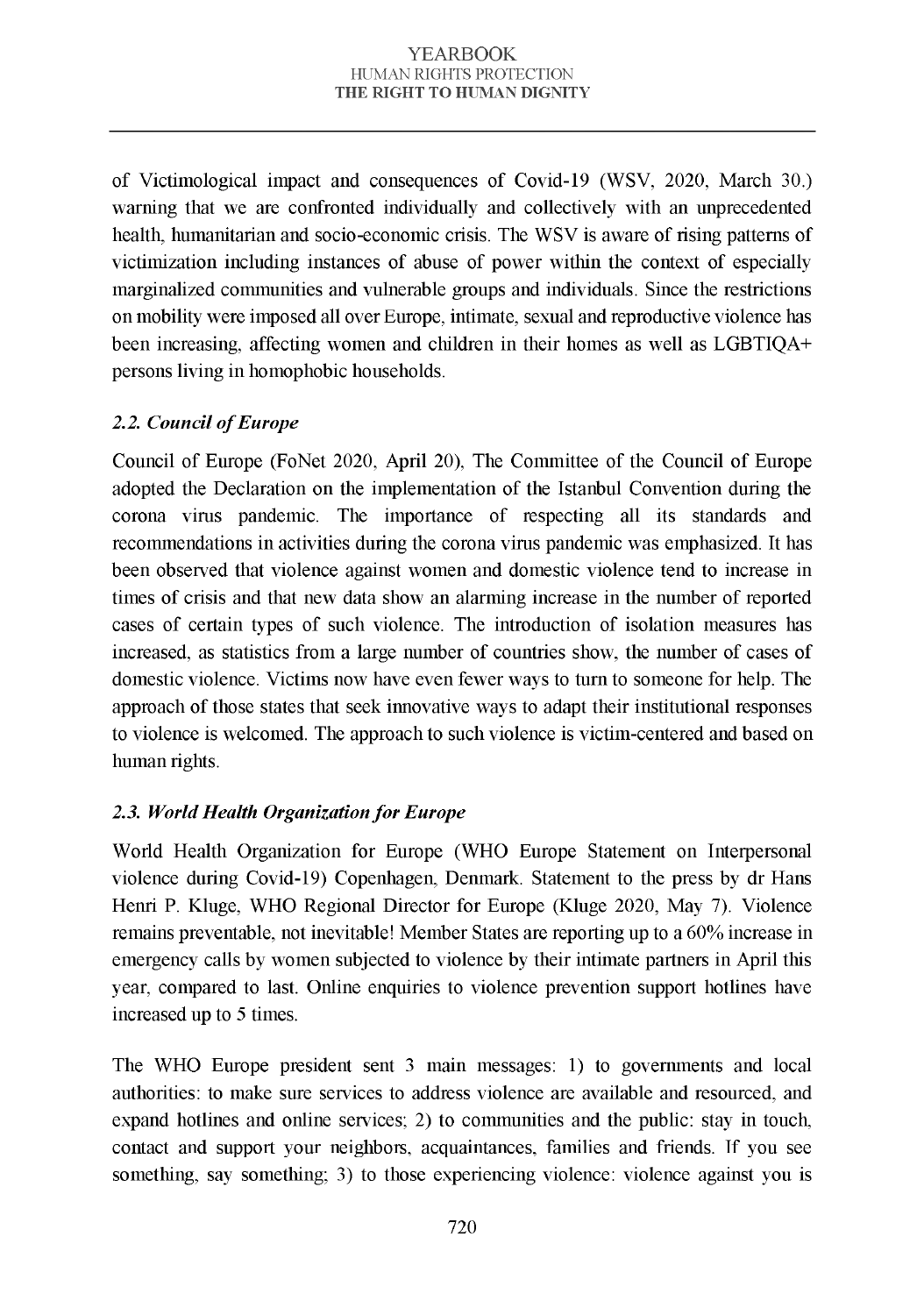never your fault. It is never your fault. Your home should be a secure place. Get in touch -safely- with family, friends, shelters or community groups that have your safety and security at heart.

# 2.4. The European Institute for Gender Equality - EIGE

The European Institute for Gender Equality - EIGE. Rapid action taken by several countries shows the understanding that violence in the home is a problem which crises can exacerbate. The most wide-ranging measures to prevent domestic violence are laid out in the Istanbul Convention, which has been signed by all EU Member States and ratified by 21. Following this guidance remains the best way to protect women  $-$  in crisis times and beyond. Creativity and adaptability are key. Over the last few months, governments, support services and private companies have worked together to create digital tools that facilitate reporting and provide hotel rooms for those fleeing violence. Pharmacists and delivery personnel have been trained to assist victims. What did we get right and what will we need to do better to protect women from violence? EIGE will provide answers in a special study on Covid-19 and violence against women, to be published later this year (EIGE 2020, June 9).

# *2.5. The FIFA Federation Internationale de Football Association3*

The special global attention is to be drawn to the very clear engagement of the FIFA (FIFA 2020), the WHO and the European Commission who have joined forces, to launch the #SafeHome campaign to support women and children at risk of domestic violence. The campaign is a joint response from the three institutions to the recent spikes in reports of domestic violence as stay-at-home measures to prevent the spread of COVID-19 have put women and children experiencing abuse at greater risk."Together with the World Health Organization and the European Commission, we are asking the football community to raise awareness to this intolerable situation that threatens particularly women and children in their own home, a place where they should feel happy, safe and secure," said FIFA President Gianni Infantino. "We cannot stay silent on this issue that negatively affects so many people. Violence has no place in homes, just as it has no place in sports. Football has the power to relay important social messages, and through the #SafeHome campaign, we want to ensure that those people experiencing violence have access to the necessary support services they need. Joint News Release. #SafeHome campaign to support those at risk from domestic violence. (FIFA European Commission

<sup>3</sup> [English:I](https://en.wikipedia.org/wiki/English_language)ntemational Federation of Association Football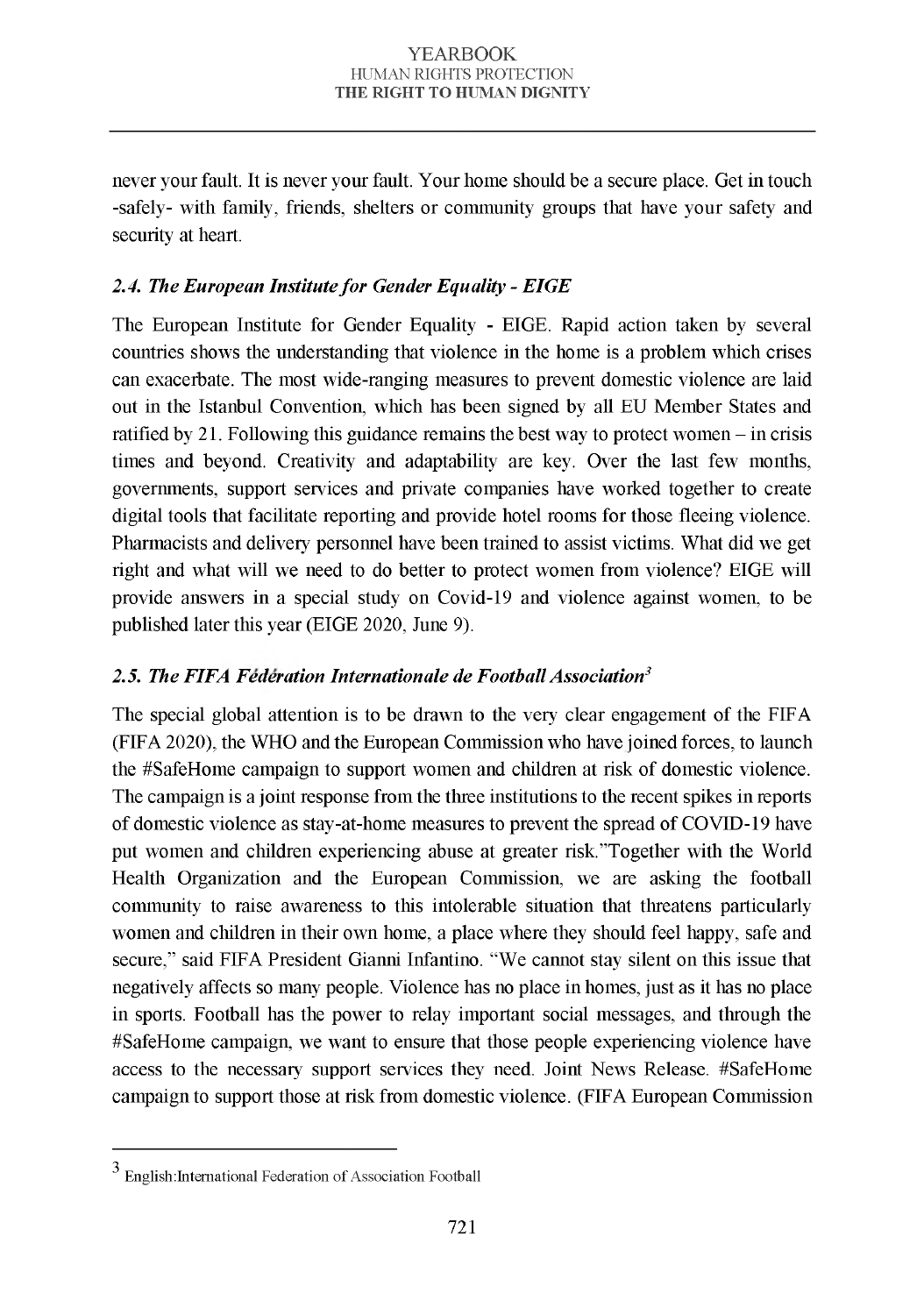and World Health Organization 2020, May 26)." Almost one in three women worldwide experience physical and/or sexual violence by an intimate partner or sexual violence by someone else in their lifetime. In a majority of cases, that violence is committed by a partner in their home - indeed, up to 38% of all murders of women are committed by an intimate partner. It is also estimated that one billion children aged between two and seventeen years (or half the world's children) have experienced physical, sexual, or emotional violence or neglect in the past year.

There are many reasons why people perpetrate domestic violence, including gender inequality and social norms that condone violence, childhood experiences of abuse or exposure to violence and coercive control growing up. Harmful use of alcohol can also trigger violence. Stressful situations, such as those being experienced during the COVID-19 pandemic and economic instability, exacerbate the risk. Moreover, the current distancing measures in place in many countries make it harder for women and children to reach out to family, friends and health workers who could otherwise provide support and protection.

"Just as physical, sexual or psychological violence has no place in football, it has no place in the home." said Dr Tedros Adhanom Ghebreyesus, Director-General of the World Health Organization. "We are so pleased that our partners today are joining us to draw attention to this critical issue. As people are isolated at home because of COVID-19, the risks of domestic violence have tragically been exacerbated."

"Violence has no place in our societies," said Mariya Gabriel, Commissioner for Innovation, Research, Culture, Education and Youth. "Women's rights are human rights and should be protected. Often abused women and children are afraid to talk because of fear or shame. This 'w indow ' to speak-up and seek help is, during confinement, even more restricted. As a matter of fact, in some countries, we have seen an increase in reports of domestic violence since the outbreak of COVID-19. It is our responsibility as a society, as institutions to speak up for these women. To give them trust and support them. This is the purpose of this joint campaign which I am honored to be part of."

"We call upon our member associations to actively publish details of national or local help lines and support services that can help victims and anyone feeling threatened by violence in their locality," added the FIFA President. "We also call upon our members to review their own safeguarding measures using the FIFA Guardians toolkit to ensure that football is fun and safe for everyone in our game, especially the youngest members of the football family."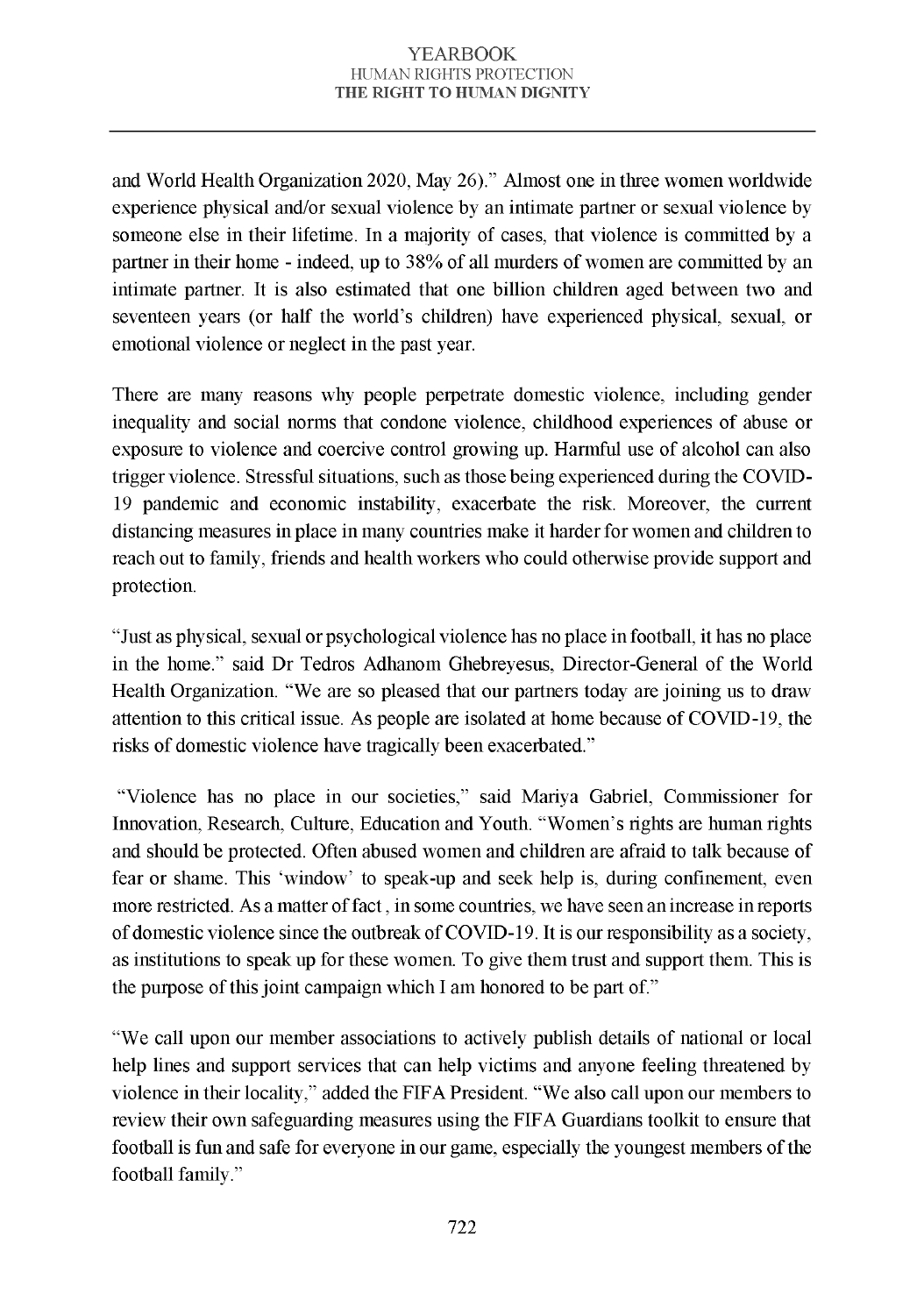The five-part video awareness campaign features 15 past and present footballers who have stressed their support to addressing this critical issue.<sup>4</sup> The campaign is being published on various FIFA digital channels, with #SafeHome also being supported with multimedia toolkits for the  $211$  FIFA member associations and for various media agencies to help facilitate additional localization and to further amplify the message worldwide.

# 3. Uncertain future

We live in one of the greatest social experiments we will ever attend. Crises can lead societies to do things that were previously unthinkable. Neither international nor domestic actors, in addition to their condemnations of gender-based violence and the rise of discrimination and inequality, offer nor solutions neither any vision of the near future. For anti-discrimination activists, what governments will do in the next few months and years is practically crucial. We are entering the new state of general insecurity, but we should have on mind that between moral system and security there is strong interdependence (Stevanovic,  $2017$ :  $107-109$ ). They decide whether the burden of the recession will be carried by the rich, or the afflicted middle class and the poor (BBC, 2020). That is why it is extremely important that measures that take into account the gender impact are introduced now, and that perspective must be used to find appropriate solutions for the current situation.

No one can vet predict the real consequences of the crisis, but they may be the result of views that indicate that the epidemic is an essential product of "the greed of our civilization, because it was entered from an abnormal global situation, pollution, abuse, senseless consumption." unfairly distributed opportunities " $(\text{Cuk } 2020, 14)$ . Historian and philosopher Juval Harari is on the same line of reasoning, warning that the greatest danger is not the virus itself. Humanity has all the scientific and technological tools to overcome the virus, so that the much bigger problems of humanity are "their own inner demons, hatred, greed and ignorance" (Carthaus, 2020). French philosopher and sociologist Bruno Latour e.g. it even appeals not to rush into a normal life before the restrictive measures that caused the economic blockade. He urges that instead of a hasty return to "business" as usual", in order to revive the economy stopped by the corona virus pandemic, countries

<sup>4</sup> Alvaro Arbeloa, Rosana Augusto, Vítor Baía, Khalilou Fadiga, Matthias Ginter, David James, Annike Krahn, Marco Materazzi, Milagros Menéndez, Noemi Pascotto, Graham Potter, Mikaël Silvestre, Kelly Smith, Oliver Torres and Clementine Touré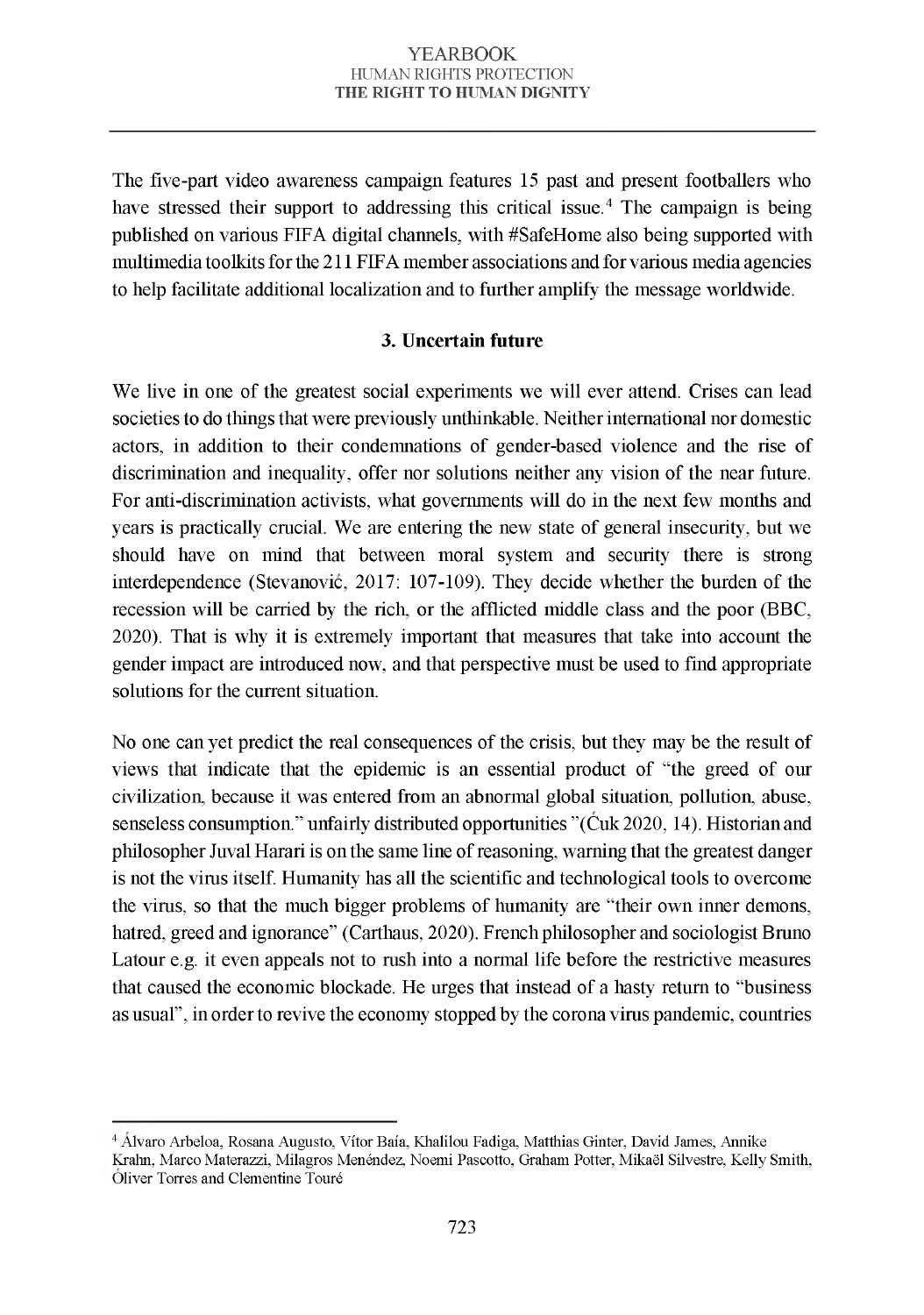should build a new norm in which the fight against climate change would be the most important task (Van Overstraeten, 2020).

This is followed by the question of Nobel laureate Olga Tokarchuk: Hasn't the global pandemic crisis actually brought us back to the normal rhythm of life? Isn't it wrong to accuse the virus of disturbing the norm, on the contrary, wasn't the previous, pre-viral hectic world abnormal? (Politika, Kulturni dodatak, 2020) Arundati Roy, a writer and human rights activist, thinks similarly, writing recently that the virus is a portal between two worlds: the old, once abnormal "normality" and the potential for us not to agree to it. Now that choice is up to each of us (Golubović-Trebješanin, 2020), and it depends on the duration and possible second wave of the epidemic, which we cannot predict. There is also a warning from Michael Houellebecq, a French novelist and poet, that we will not wake up in a new world after isolation. Everything will be the same, only a little worse (Houellebecq, 2020). Perhaps the only thing that is certain, as George Soros believes, is that we will not return to where we were when the pandemic began, because it is an unprecedented event, which probably never happened in this combination, which completely disrupted human lives and forced us to a rather different behavior. And it really threatens the survival of our civilization. A bad variant of future expectations is if the current situation continues and if the restrictions are partially lifted, and then reintroduced due to another wave of corona virus (Milošević 2020: 33).

### 4. Conclusion

This crisis, however, offers a chance to think about the type of world we want to live in, world without gender based violence, where people and solidarity are priorities over capital and corporate interests. It may already be the preparation of a great battle for a new reality, which we cannot even imagine, but we are slowly realizing that nothing will be the same as it used to be. That is why it is necessary to get the best out of this crisis, which is a kind of crisis of humanity. It is inevitable that the consequences of the pandemic will be visible in all areas of society. It is clear: there is one big test in front of everyone. In addition to disinfecting hands and space, it is time to disinfect concepts, strategies, and even thoughts themselves (Hrnjak, 2020).

This crisis, however, offers a chance to stop and to think about the type of world we want to live in, where people and solidarity are priorities over capital and corporate interests. It may already be the preparation of a great battle for a new reality, which we cannot even imagine, but we are slowly realizing that nothing will be the same as it used to be (Politika 2020). That is why it is necessary to get the best out of this crisis, which is a kind of crisis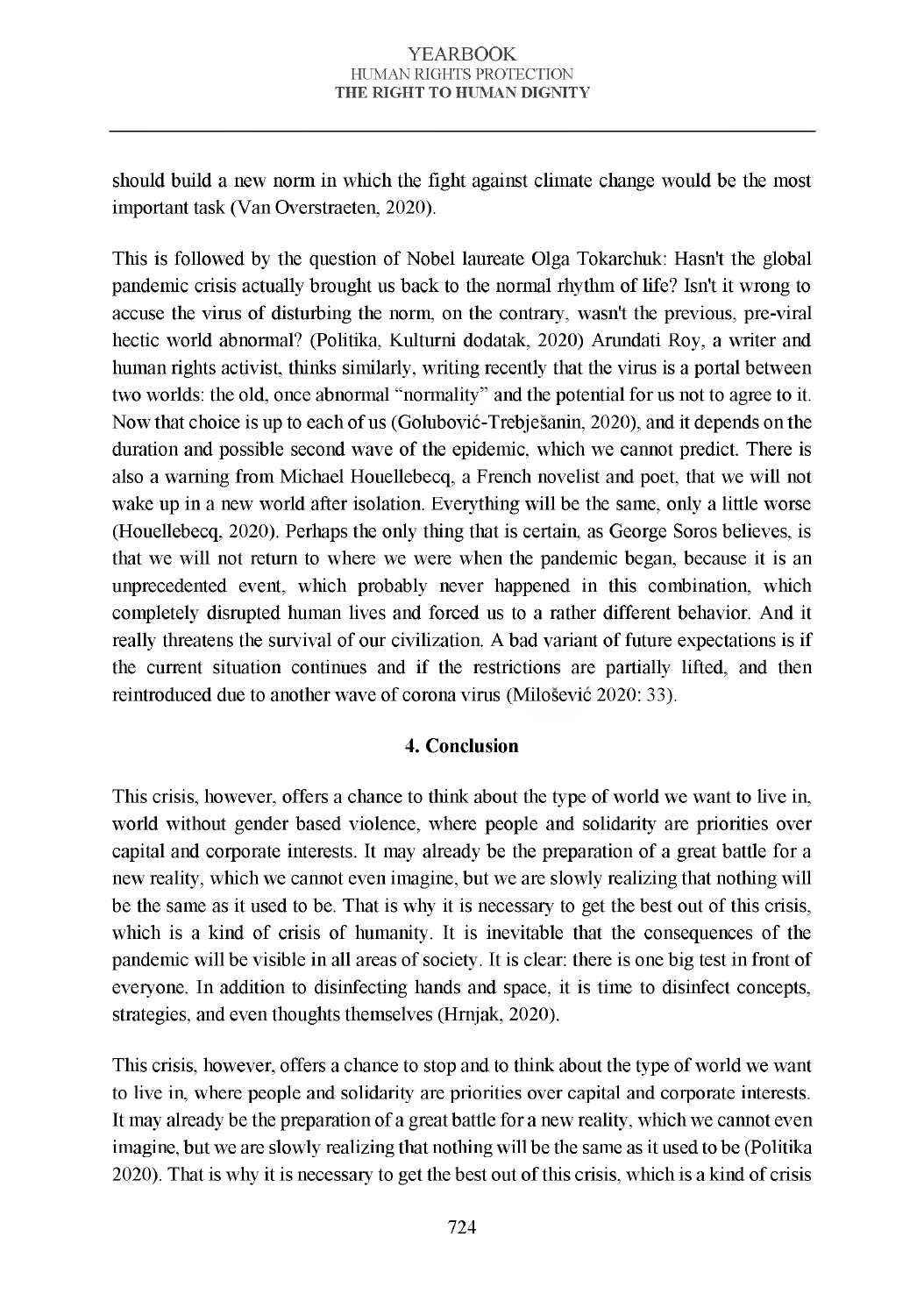of humanity. It is inevitable that the consequences of the pandemic will be visible in all areas of society. It is clear: there is one big test in front of everyone. In addition to disinfecting hands and space, it is time to disinfect concepts, strategies, and even thoughts themselves (Hrniak, 2020).

More than ever, there is a need for awareness that equality and the empowerment of women have immeasurable positive effects on society as a whole. Progressive forces, from parties to unions, academia and research bodies, human rights and feminist organizations, are now set to their biggest rehearsals - w hether they w ill be able to discuss solutions during and after COVID-19. Legal regulation and legal protection of the sphere of private life nowadays require not only a professional but a creative approach to the development of a system of legislation that can introduce and adequate legal basis (Streltsov,  $2017: 57$ ). If not, it would mean renouncing the centuries-old struggle of generations of women for equality, social justice, democracy and human rights. Women and men deserve better. A better legacy must be left for generations to come (CEE Gender Network Newsletter 2020). A possible way out and hope is in women who support each other, because today, more than ever, feminist principles are needed, a human ethic of caring for oneself and others, with much-needed publicity of work, with solidarity and cooperation.

### Bibliography

- BBC. (2020) Korona virus i politika: Da li će svet posle pandemije biti ravnopravniji. *BBC News in Serbian*, 15 maj.
- Carthaus, Anna. (2020) Yuval Noah Harari: "Virus nije najveća prijetnja". [Deutsche Welle,](https://www.dw.com/en/top-stories/news/s-30701) 9. maj. CEE Gender Network. (2020) Applying Gender Lens. *Newsletter 2st Quarter*.
- Ć u k , A . (2 0 2 0 ) A tan ack o v ić: E p id e m ija j e su štin sk i re z u lta t po h lep e. *Danas.* 18. m aj. pp. 14.
- European Feminist Working Group. (2020) A feminist manifesto for confronting the corona crisis in Europe. Information. Inequality / Social Struggles - Gender Relations - Europe - Europe / EU - Corona Crisis - Feminism Feminism Now! *NEWS*, 05/05/2020

Femplatz. (2020) Ostani kod kuće. Korona virus stavlja žene na prvu liniju odbrane. Ur. Kosana Beker, K., Janjić, B. i Husar Tokin, M. *Femplatz Magazin*, 3, 3-4. http://femplatz.org/index.php?n24. date of access 26. April 2020.

FIFA, European Commission and World Health Organization. (2020) Joint News Release. https://www.who.int/news-room/detail/26-05-2020-fifa-european-commission-and-worldhealth-organization-launch-safehome-campaign-to-support-those-at-risk-from-domesticviolence, date of access 10. June

FoNet. (2020 april 20). Rast nasilja nad ženama u Evropi. *Danas*. https://www.danas.rs/drustvo/rast-nasilja-nad-zenama-u-evropi/, date of acess 20. maja 2020.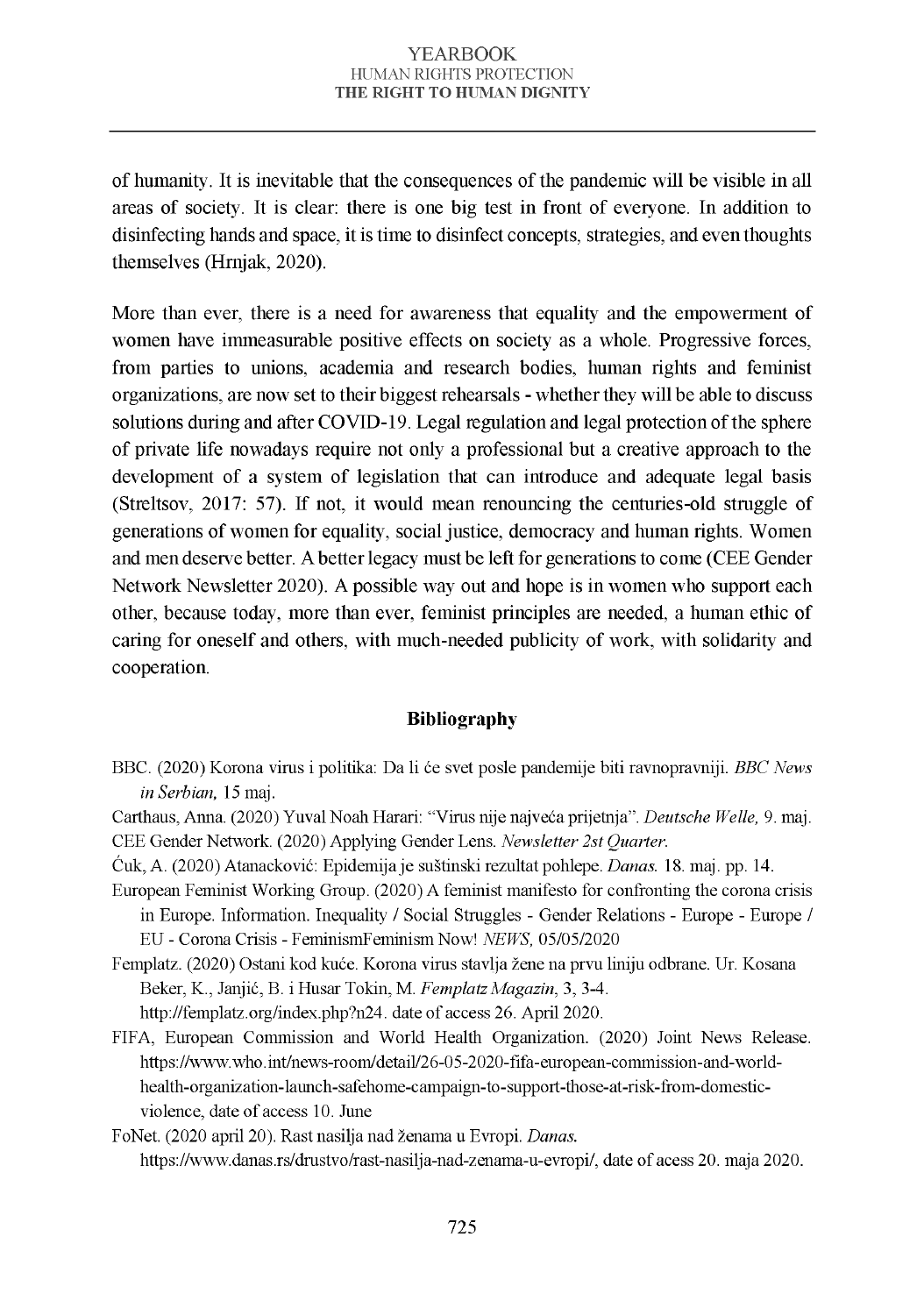Golubović-Trebiešanin, Borka. (2020) Teatar i ples postoje zaista samo uživo. Politika. 12. maj. Houellebeca, M. (2020) Sve će biti isto, samo malo gore. *Politika*, 7. maj.

Hrniak. J. (2020). Žensko socijalno preduzetništvo je pravi recept za prevazilaženje posledica ove ali i svih drugih kriza. *UN Women.* 

K luge, H.H.P. (2020, May 7). Statement to the press by Dr Hans Henri P. Kluge, Word Healthy Organization Regional Director for Europe. Copenhagen, Denmark. https://www.who.int/news-room/detail/26-05-2020-fifa-european-commission-and-worldhealth-organization-launch-safehome-campaign-to-support-those-at-risk-from-dome-stic-

violence, date of access 7. June 2020.

Kulturni dodatak subotom. (2020) Politika. 11. April.

Milošević, M. (2020) Zimske maske i letnje žurke. *Vreme*, no. 1531. 7. maj. pp.. 33.

Miščević, T. (2018) Legislative obligations of Serbiain the accessin process to the European Union - the case of fundamental rigts. 333-347. *Yearbook Human Rights Protesction. From Unlawfulness to Legality.* Ed: Paylović Zoran. Novi Sad: Provincial Protector of Citizens

Mršević, Z. (2017) Security aa a prerequisite of freedom  $-$  (not) efficiency of criminal law protection. 201 - 217. *Yearbook Human Rights Protesction. From Unlawfulness to Legality.* 

Ed: Pavlović Zoran, Novi Sad: Provincial Protector of Citizens

OSCE Secretariat, Communication and Media Relations Section. (2020, April 2). Protection from domestic violence urgently needed for women and children under stay-at-home orders, say OSCE officials Vienna/ Copenhagen/ Warsaw. https://www.osce.org/secretariat/449515. date of access 2. September 2020.

- OSCE Mission to Skopje, Communication and Media Relations Unit. (2020, May 6). OSCE Mission to Skopje and its partners call for proactive approach on domestic violence prevention. https://www.osce.org/mission-to-skopie/449650, date of access 6. August 2020.
- OSCE Secretariat, Communication and Media Relations Section. (2020, may 8). Adverse effects of the coronavirus crisis on promoting gender equality focus of OSCE event. https://www.osce.org/secretariat/449797. date of access 8. August 2020.

Peacock, R. (2020). Victimological impact and consequences of Covid-19. *VDS info* 

Radić, I. 2020. Sanja Popović Pantić – Ova kriza je prilika za mnoga preduzeća da se transformiraju. *Međunarodna mreža poslovnih žena.*

- Stevanović, A. (2017) Moral degradation of the European man and entering the state of general in security. 96-109. *Yearbook Human Rights Protesction. From Unlawfulness to Legality.* Ed: Pavlović Zoran. Novi Sad: Provincial Protector of Citizens
- Streltsov, I. (2017) Regulation of privacz in the public law. 45-59. *Yearbook Human Rights Protesction. From Unlawfulness to Legality.* Ed: Pavlović Zoran. Novi Sad: Provincial Protector of Citizens
- UN Women. (2020) Putting Women at the Forefront of COVID-19 Response in Europe and Central A sia.
- Van Overstraeten, B, (2020) Stop! French philosopher Latour urges no return to pre-lockdown normal. *Reuters. 8. May.*